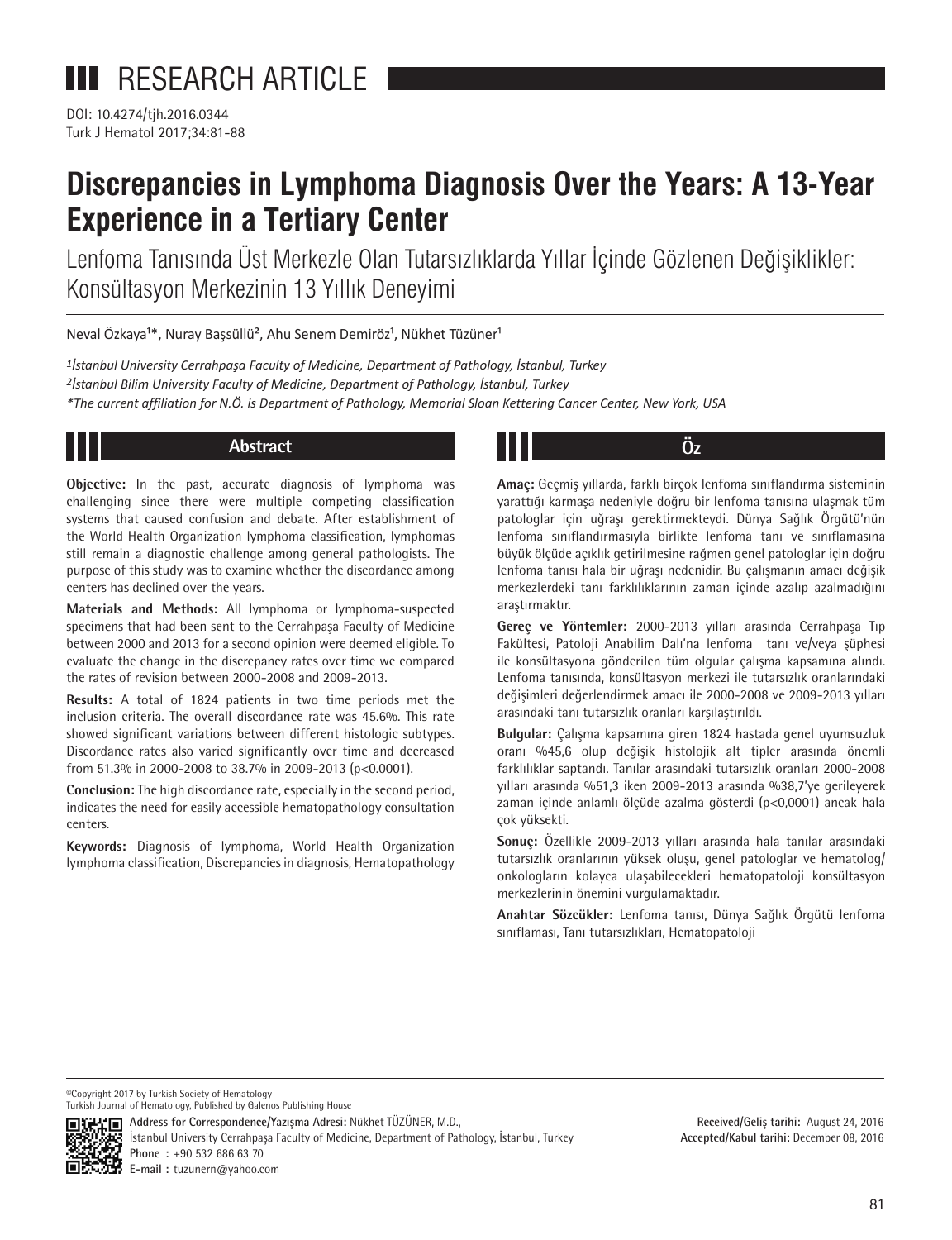## **Introduction**

Accurate histologic diagnosis is the most crucial step for the appropriate management of patients with lymphoma. In the past this was challenging since there were numerous competing classification systems, which caused conflict and discussion [1,2]. In 2000, a new unified diagnostic classification system was recommended by the World Health Organization (WHO) based on the Revised European-American Classification of Lymphoid Neoplasms (REAL) with an emphasis on the importance of morphologic, immunophenotypic, molecular, and genetic features in defining different subtypes of disease [3,4]. The WHO classification was updated in 2008, further reinforcing the integration of these four elements in the diagnosis of lymphoma [5].

The WHO lymphoma classification is now well known and widely used by hematopathologists, making the approach to diagnosis more consistent. However, lymphomas still remain a diagnostic challenge among general pathologists. The literature on this topic reveals that widely varying agreement values have been reported recently [6,7,8,9,10]. These studies encompassed short periods and/or assessed relatively small numbers of cases. Furthermore, a vast majority of these studies included case samples from 2008 and before; therefore, information regarding the situation for more recent years is not known. We thus designed our study to investigate the situation in Turkey with many more cases to cover a longer period.

The İstanbul University Cerrahpaşa Faculty of Medicine (CFM) Hematopathology Service is a reference center receiving specimens from several hospitals. In order to test the validity of the hypothesis that adoption of the WHO classification by pathologists resulted in less discrepancy among centers in correctly diagnosing lymphoma, we carried out a retrospective study by reviewing all lymphoma or lymphoma-suspected specimens that had been sent to our laboratory for a second opinion between 2000 and 2013.

#### **Materials and Methods**

All specimens that had been referred to the CFM between 2000 and 2013 (excluding those with cutaneous biopsies only) for a second opinion were deemed eligible if the records of the original biopsy results were available.

Biopsy specimens with a definite or suspected initial diagnosis of lymphoma were reevaluated at the CFM by an expert in hematopathology (N.T.). Initial diagnoses were not considered discordant if they defined the lymphoma type correctly but failed to give additional features related to grade (e.g., follicular lymphoma grades 1 to 2) or subtype [e.g., germinal center vs. activated B-cell types of diffuse large B-cell lymphoma (DLBCL)]. Divergent diagnoses among subtypes of T-cell lymphomas were not considered discordant since they would only minimally affect the clinical approach.

During the course of this study, 206 benign samples were received. These typically were cases in which the primary pathologist could not definitively rule out lymphoma or cases in which the patient had a history of lymphoma and displayed suggestive clinical features.

To evaluate whether diagnostic discrepancy had an effect on the clinical management of the patients, we reviewed the discordant samples and confined them into one of three groups according to the differences between the referral and revised diagnoses (Table 1). Cases were grouped depending on whether the revisions would alter treatment and management according to the National Comprehensive Cancer Network guidelines, as previously described [6,11,12].

Cases where the primary pathologist or second opinion failed to reach a definitive diagnosis were also included in the study and classified as non-diagnostic. A case that was initially diagnosed as non-diagnostic was included in group B if it received a benign diagnosis upon second opinion and in group C if it received a malignant diagnosis, since it caused a delay in the commencement of therapy. Cases classified as non-diagnostic after a second opinion were considered neither concordant nor discordant and were not included in statistical analysis.

To evaluate the change in the discrepancy rates of lymphoma diagnosis over time we compared the rates of revision between 2000-2008 (group 1) and 2009-2013 (group 2). Specimens from 1 January 2000 to 31 December 2008 (group 1) and from 1 January 2009 to 31 December 2013 (group 2) were evaluated using the WHO 2001 and 2008 classifications, respectively. However, our purpose in doing so was not to compare the two WHO classifications, which are essentially very similar, but rather to assess the adoption of the WHO classification by general pathologists over time.

Statistical analysis was done using SPSS 15.0 for Windows. The comparison of the diagnostic revision rates was carried out using chi-square or Fisher's exact tests.

#### **Results**

A total of 1824 patients in two time periods (1008 between 2000 and 2008 and 816 between 2009 and 2013) met the inclusion criteria and were assessed. A definite diagnosis could not be attributed to 126 cases after a second opinion due to various reasons. These cases were not included in the statistical analysis. Analyses were conducted based on 1698 cases that had a definitive diagnosis following a second opinion.

Initially 1372 patients had an initial diagnosis of one of the lymphoid malignancies. This number increased to 1450 after revision at the CFM. All cases diagnosed as lymphoma after a second opinion are listed together with the initial diagnoses in Table 2.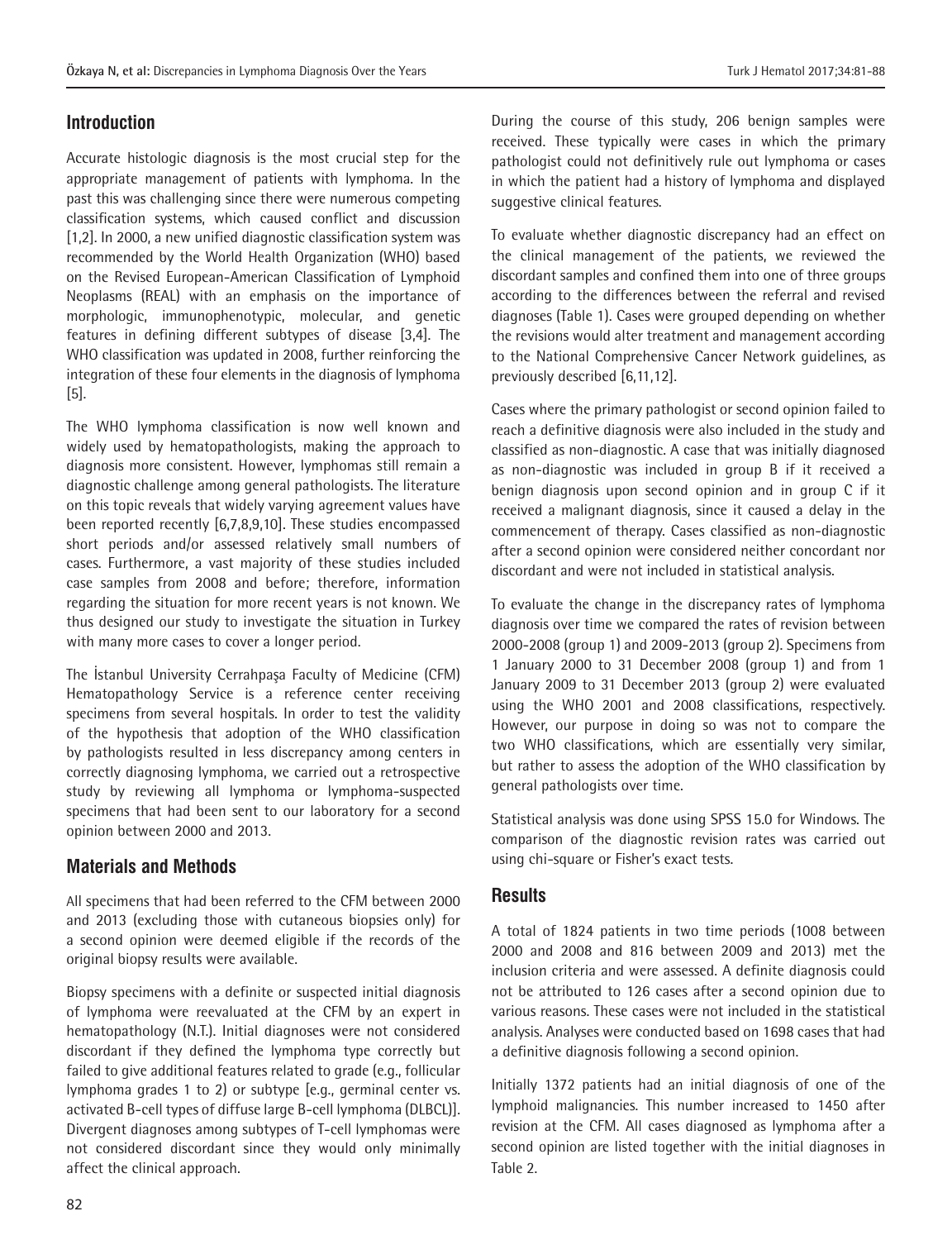| Table 1. Grouping of discrepant diagnoses according to their effect on treatment. |                                                                                                                                                                                                                                          |  |  |  |  |  |  |
|-----------------------------------------------------------------------------------|------------------------------------------------------------------------------------------------------------------------------------------------------------------------------------------------------------------------------------------|--|--|--|--|--|--|
| Group                                                                             | <b>Effect of second opinion</b>                                                                                                                                                                                                          |  |  |  |  |  |  |
| A                                                                                 | Major revisions are those associated with definite changes in clinical management according to National Comprehensive Cancer<br>Network quidelines [6,11,12]: the initial diagnosis would lead to suboptimal treatment or overtreatment. |  |  |  |  |  |  |
| B                                                                                 | Minor revisions are those with possible changes in clinical management: the secondary diagnosis would not lead to a major<br>change of rendered therapy.                                                                                 |  |  |  |  |  |  |
|                                                                                   | Delayed treatment: the initial diagnosis provided inadequate information to allow possible treatment to be started safely.<br>Example: Specimen diagnosed as unspecified lymphoma or atypical lymphoid infiltration.                     |  |  |  |  |  |  |

| Table 2. Referral and final pathologic diagnoses in period of 2000–2008 (n=810) (A) and period of 2009–2013 (n=640) (B). |                  |                  |                  |                |                  |                  |                  |                  |                |                |                  |                  |                  |                  |                  |                  |                |
|--------------------------------------------------------------------------------------------------------------------------|------------------|------------------|------------------|----------------|------------------|------------------|------------------|------------------|----------------|----------------|------------------|------------------|------------------|------------------|------------------|------------------|----------------|
| Table 2A. Referral and final pathologic diagnoses in 2000-2008 (n=810).                                                  |                  |                  |                  |                |                  |                  |                  |                  |                |                |                  |                  |                  |                  |                  |                  |                |
| <b>Diagnosis</b>                                                                                                         | $\overline{1}$   | $\overline{2}$   | $\overline{3}$   | $\overline{4}$ | $\overline{5}$   | $6\overline{6}$  | $\overline{7}$   | 8                | $\overline{9}$ | 10             | 11               | 12               | 13               | 14               | 15               | 16               | <b>Total</b>   |
| 1 DLBCL                                                                                                                  | 1266             | $\overline{4}$   | $\mathbf{1}$     | 8              | $\overline{4}$   | $\mathbf 0$      | $\mathbf 0$      | 3                | $\mathbf 0$    | $\overline{0}$ | $\overline{0}$   | $\mathbf 0$      | $\boldsymbol{0}$ | $\boldsymbol{0}$ | $\mathbf 0$      | $\overline{0}$   | 146            |
| 2 cHL                                                                                                                    | 16               | 144              | 10               | $\overline{0}$ | $\mathbf{0}$     | $\mathbf{0}$     | $\mathbf 0$      | $\mathbf{1}$     | $\mathbf{0}$   | 8              | $\mathbf{0}$     | $\boldsymbol{0}$ | $\,6$            | $\mathbf 0$      | $\mathbf{0}$     | $\mathbf{0}$     | 185            |
| 3 TCL                                                                                                                    | 3                | 8                | 25               | $\overline{0}$ | $\overline{0}$   | $\overline{0}$   | $\mathbf{1}$     | $\mathbf{0}$     | $\mathbf{0}$   | $\mathbf{1}$   | $\overline{0}$   | $\mathbf 0$      | $\overline{2}$   | $\mathbf{0}$     | $\mathbf 0$      | $\mathbf{0}$     | 40             |
| 4 <sub>BL</sub>                                                                                                          | $\overline{4}$   | $\overline{0}$   | $\overline{0}$   | 17             | $\overline{0}$   | $\boldsymbol{0}$ | $\mathbf{1}$     | $\overline{0}$   | $\overline{0}$ | $\overline{0}$ | $\overline{0}$   | $\mathbf{1}$     | $\boldsymbol{0}$ | $\overline{0}$   | $\mathbf{0}$     | $\mathbf 0$      | 23             |
| 5 FL G1-2                                                                                                                | 5                | $\boldsymbol{0}$ | $\mathbf{0}$     | $\overline{0}$ | 12               | 5                | $\boldsymbol{0}$ | $\mathbf{1}$     | 3              | $\mathbf{1}$   | $\overline{2}$   | $\mathbf 0$      | $\boldsymbol{0}$ | $\overline{0}$   | $\mathbf{0}$     | $\Omega$         | 29             |
| 6 FL G3                                                                                                                  | $\overline{7}$   | $\boldsymbol{0}$ | $\boldsymbol{0}$ | $\overline{0}$ | $\mathfrak{Z}$   | $\,6\,$          | $\boldsymbol{0}$ | $\boldsymbol{0}$ | $\mathbf{0}$   | $\mathbf{0}$   | $\mathbf 0$      | $\boldsymbol{0}$ | $\boldsymbol{0}$ | $\boldsymbol{0}$ | $\boldsymbol{0}$ | $\boldsymbol{0}$ | 16             |
| 7 LBL                                                                                                                    | $\overline{2}$   | $\overline{0}$   | $\mathbf{0}$     | $\mathbf{1}$   | $\mathbf{0}$     | $\mathbf{0}$     | 15               | $\Omega$         | $\Omega$       | $\Omega$       | $\mathbf{1}$     | $\mathbf 0$      | $\mathbf{1}$     | $\overline{0}$   | $\mathbf{0}$     | $\Omega$         | 20             |
| 8 CLL/SLL                                                                                                                | $\boldsymbol{0}$ | $\boldsymbol{0}$ | $\mathbf{0}$     | $\overline{0}$ | $\boldsymbol{0}$ | $\boldsymbol{0}$ | $\boldsymbol{0}$ | 10               | $\mathbf{0}$   | $\mathbf{1}$   | $\overline{0}$   | $\overline{2}$   | $\boldsymbol{0}$ | $\boldsymbol{0}$ | $\overline{0}$   | $\mathbf{0}$     | 13             |
| 9 MZL                                                                                                                    | 2                | $\mathbf 0$      | $\mathbf{1}$     | 2              | $\mathbf{0}$     | $\mathbf 0$      | $\mathbf 0$      | $\mathbf{0}$     | 5              | $\Omega$       | $\mathbf{1}$     | $\boldsymbol{0}$ | $\mathbf{1}$     | $\mathbf 0$      | $\mathbf{0}$     | $\mathbf{0}$     | 12             |
| 10 NLPHL                                                                                                                 | 5                | $\,6$            | $\Omega$         | $\Omega$       | $\mathbf{1}$     | $\mathbf{1}$     | $\boldsymbol{0}$ | $\Omega$         | $\Omega$       | 10             | $\mathbf 0$      | $\boldsymbol{0}$ | $\mathbf{1}$     | $\boldsymbol{0}$ | $\boldsymbol{0}$ | $\Omega$         | 24             |
| 11 LL-NOS                                                                                                                | $\overline{0}$   | $\mathbf 0$      | $\mathbf{0}$     | $\mathbf{1}$   | $\mathbf{1}$     | $\mathbf 0$      | $\mathbf{1}$     | 9                | 6              | $\mathbf{1}$   | 5                | 5                | $\boldsymbol{0}$ | $\mathbf{1}$     | $\mathbf 0$      | $\mathbf{0}$     | 30             |
| 12 MCL                                                                                                                   | $\overline{0}$   | $\boldsymbol{0}$ | $\mathbf{0}$     | $\Omega$       | $\mathbf{0}$     | $\mathbf{0}$     | $\mathbf{0}$     | $\mathbf{1}$     | $\mathbf{1}$   | $\Omega$       | $\mathbf{1}$     | $\mathbf 5$      | $\overline{0}$   | $\mathbf{0}$     | $\mathbf{0}$     | $\mathbf{0}$     | 8              |
| 13 GZL                                                                                                                   | $\overline{4}$   | $\overline{2}$   | $\overline{0}$   | $\overline{0}$ | $\mathbf{0}$     | $\mathbf{0}$     | $\mathbf{0}$     | $\overline{0}$   | $\overline{0}$ | $\overline{0}$ | $\overline{0}$   | $\mathbf{0}$     | $\mathbf{1}$     | $\overline{0}$   | $\mathbf 0$      | $\mathbf{0}$     | $\overline{7}$ |
| 14 PCN                                                                                                                   | $\boldsymbol{0}$ | $\boldsymbol{0}$ | $\mathbf 0$      | $\overline{0}$ | $\mathbf 0$      | $\mathbf 0$      | $\mathbf 0$      | $\mathbf{0}$     | $\overline{0}$ | $\mathbf{0}$   | $\boldsymbol{0}$ | $\boldsymbol{0}$ | $\boldsymbol{0}$ | 13               | $\boldsymbol{0}$ | $\mathbf{0}$     | 13             |
| 15 L-NOS                                                                                                                 | 29               | $\overline{7}$   | $\overline{4}$   | $\overline{7}$ | $\mathbf{0}$     | $\overline{0}$   | $\overline{5}$   | $\mathbf{1}$     | 6              | $\overline{0}$ | $\overline{2}$   | $\mathbf{1}$     | $\overline{2}$   | $\boldsymbol{0}$ | 3                | $\mathbf{0}$     | 67             |
| <b>16 LPL</b>                                                                                                            | $\overline{0}$   | $\overline{0}$   | $\mathbf{0}$     | $\Omega$       | $\overline{0}$   | $\overline{0}$   | $\mathbf{0}$     | $\mathbf{0}$     | $\mathbf{0}$   | $\overline{0}$ | $\overline{0}$   | $\mathbf 0$      | $\mathbf{0}$     | $\mathbf{0}$     | $\overline{0}$   | $\mathbf{0}$     | $\overline{0}$ |
| 17 HL-NOS                                                                                                                | 24               | $\mathbf{1}$     | $\sqrt{3}$       | $\mathbf{1}$   | $\mathbf 0$      | $\mathbf{1}$     | 3                | $\mathbf{1}$     | $\overline{0}$ | $\overline{0}$ | $\mathbf{1}$     | $\overline{2}$   | $\mathbf{1}$     | $\mathbf{0}$     | $\mathbf{0}$     | $\overline{0}$   | 38             |
| 18 IL-NOS                                                                                                                | 5                | $\boldsymbol{0}$ | $\mathbf{0}$     | $\mathbf{1}$   | $\mathbf{0}$     | $\overline{0}$   | $\boldsymbol{0}$ | $\mathbf{0}$     | $\overline{0}$ | $\overline{0}$ | $\mathbf{1}$     | $\mathbf 0$      | $\boldsymbol{0}$ | $\overline{0}$   | $\mathbf{0}$     | $\Omega$         | $\overline{7}$ |
| 19 Benign                                                                                                                | $\mathfrak{Z}$   | $\boldsymbol{9}$ | $\overline{4}$   | $\overline{0}$ | $\mathbf{1}$     | $\boldsymbol{0}$ | $\mathbf{1}$     | $\boldsymbol{0}$ | $\overline{2}$ | $\overline{0}$ | $\overline{2}$   | $\boldsymbol{0}$ | $\boldsymbol{0}$ | $\boldsymbol{0}$ | $\boldsymbol{0}$ | $\boldsymbol{0}$ | 22             |
| <b>20 ALI</b>                                                                                                            | 9                | 12               | $\overline{4}$   | $\mathbf{1}$   | $\overline{2}$   | $\mathbf{1}$     | $\mathbf{1}$     | $\mathbf{1}$     | $\overline{2}$ | $\Omega$       | $\overline{2}$   | $\mathbf{1}$     | $\boldsymbol{0}$ | $\overline{0}$   | $\mathbf{1}$     | $\mathbf{0}$     | 37             |
| 21 UMT                                                                                                                   | 17               | $\overline{4}$   | 5                | $\overline{0}$ | $\mathbf 0$      | $\boldsymbol{0}$ | $\overline{2}$   | $\overline{0}$   | $\mathbf 0$    | $\overline{0}$ | $\mathbf{0}$     | $\boldsymbol{0}$ | $\boldsymbol{0}$ | $\boldsymbol{0}$ | $\mathbf{0}$     | $\mathbf{0}$     | 28             |
| 22 Non-lym                                                                                                               | 9                | $\mathbf{1}$     | $\overline{2}$   | 2              | $\mathbf{0}$     | $\boldsymbol{0}$ | $\mathbf{1}$     | $\mathbf{0}$     | $\mathbf{0}$   | $\Omega$       | $\overline{0}$   | $\boldsymbol{0}$ | $\boldsymbol{0}$ | $\mathbf{1}$     | $\mathbf 0$      | $\mathbf{0}$     | 16             |
| 23 B-NHL                                                                                                                 | 6                | 3                | $\overline{0}$   | $\mathbf{1}$   | $\mathbf{1}$     | $\overline{0}$   | $\overline{0}$   | $\Omega$         | $\overline{2}$ | $\overline{0}$ | 3                | 3                | $\boldsymbol{0}$ | $\overline{0}$   | $\overline{0}$   | $\mathbf{1}$     | 20             |
| 24 Non dx                                                                                                                | $\overline{2}$   | $\overline{2}$   | $\overline{0}$   | $\overline{0}$ | $\overline{0}$   | 3                | $\boldsymbol{0}$ | $\overline{0}$   | $\mathbf{0}$   | $\overline{0}$ | $\mathbf{0}$     | $\mathbf{0}$     | $\mathbf{1}$     | $\overline{0}$   | $\boldsymbol{0}$ | $\mathbf{1}$     | 9              |
| Total cases                                                                                                              | 278              | 203              | 59               | 42             | 25               | 17               | 31               | 28               | 27             | 22             | 21               | 20               | 16               | 15               | $\overline{4}$   | $\overline{2}$   | 810            |
| Conc (%)                                                                                                                 | 45               | 71               | 42               | 40             | 48               | 35               | 48               | 36               | 19             | 45             | 24               | 25               | $\,$ 6 $\,$      | 87               | 75               | $\boldsymbol{0}$ |                |

The majority of group A was composed of lymphoma typing discrepancies in both periods (Table 3). Even with the improved concordance rate in histological subtypes over time, the histological subtypes that frequently mimic these diagnoses were generally similar. DLBCLs, the most common diagnosis,

were frequently misdiagnosed as classical Hodgkin lymphoma (cHL) (n=24) in both periods. All of those cases were T-cell rich B-cell lymphoma (TCRBCL), a subtype of DLBCL. cHL, the second most common diagnosis, was frequently misdiagnosed as T-cell lymphoma (TCL) (n=11) in both periods. The majority of those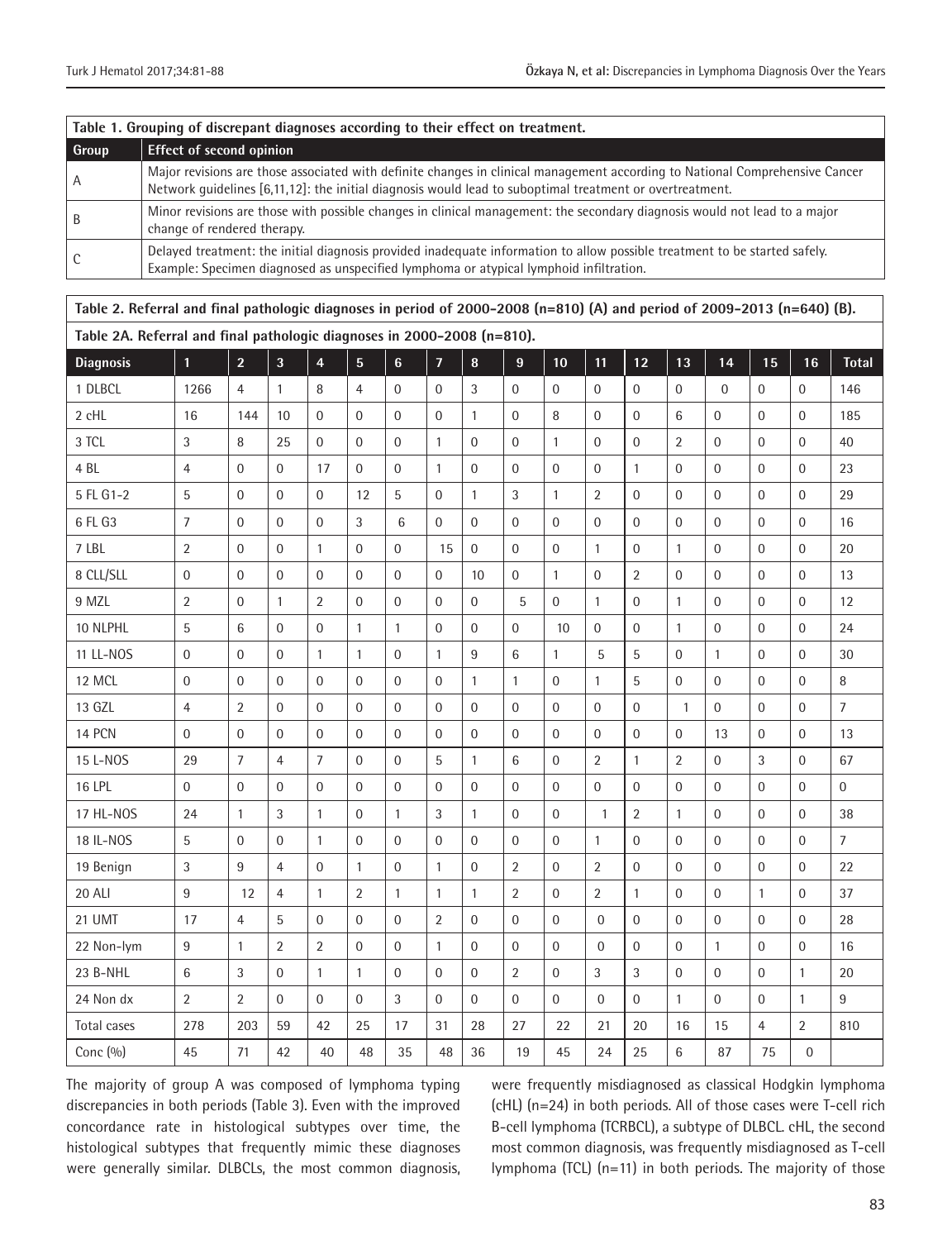| Table 2. Referral and final pathologic diagnoses in period of 2000-2008 (n=810) (A) and period of 2009-2013 (n=640) (B). |                                                                                                                                                                                                                                                                                                                                                           |                |                  |                         |                         |                  |                  |                  |                  |                  |                  |                  |                  |                  |                  |                |                  |
|--------------------------------------------------------------------------------------------------------------------------|-----------------------------------------------------------------------------------------------------------------------------------------------------------------------------------------------------------------------------------------------------------------------------------------------------------------------------------------------------------|----------------|------------------|-------------------------|-------------------------|------------------|------------------|------------------|------------------|------------------|------------------|------------------|------------------|------------------|------------------|----------------|------------------|
| Table 2B. Referral and final pathologic diagnoses in 2009-2013 (n=640).                                                  |                                                                                                                                                                                                                                                                                                                                                           |                |                  |                         |                         |                  |                  |                  |                  |                  |                  |                  |                  |                  |                  |                |                  |
| <b>Final diagnosis</b>                                                                                                   |                                                                                                                                                                                                                                                                                                                                                           |                |                  |                         |                         |                  |                  |                  |                  |                  |                  |                  |                  |                  |                  |                |                  |
| <b>Diagnosis</b>                                                                                                         | $\overline{1}$                                                                                                                                                                                                                                                                                                                                            | $\overline{2}$ | $\mathbf{3}$     | $\overline{\mathbf{4}}$ | $\overline{\mathbf{5}}$ | $\bf 6$          | $\overline{7}$   | $\bf 8$          | 9                | 10               | 11               | 12               | 13               | 14               | 15               | 16             | <b>Total</b>     |
| 1 DLBCL                                                                                                                  | 1226                                                                                                                                                                                                                                                                                                                                                      | $\mathbf{1}$   | 2                | 5                       | 5                       | 6                | $\mathbf 0$      | 3                | 4                | 1                | $\mathbf{1}$     | 3                | $\overline{2}$   | $\mathbf 0$      | $\boldsymbol{0}$ | 0              | 155              |
| 2 cHL                                                                                                                    | 8                                                                                                                                                                                                                                                                                                                                                         | 121            | $\mathbf{0}$     | $\mathbf{0}$            | $\mathbf 0$             | $\boldsymbol{0}$ | $\overline{0}$   | $\mathbf 0$      | $\mathbf{1}$     | 3                | $\mathbf 0$      | $\boldsymbol{0}$ | $\mathbf{1}$     | $\mathbf 0$      | $\mathbf{0}$     | $\mathbf 0$    | 134              |
| 3 TCL                                                                                                                    | 1                                                                                                                                                                                                                                                                                                                                                         | 3              | 26               | $\mathbf 0$             | $\mathbf 0$             | $\boldsymbol{0}$ | $\mathbf{1}$     | $\mathbf 0$      | $\mathbf{0}$     | $\boldsymbol{0}$ | $\boldsymbol{0}$ | $\boldsymbol{0}$ | $\mathbf 0$      | $\mathbf 0$      | $\overline{0}$   | $\mathbf 0$    | 31               |
| 4 <sub>BL</sub>                                                                                                          | $\mathbf{0}$                                                                                                                                                                                                                                                                                                                                              | $\overline{0}$ | $\mathbf{0}$     | $\overline{7}$          | $\mathbf{0}$            | $\mathbf{0}$     | $\overline{0}$   | $\mathbf{0}$     | $\mathbf{0}$     | $\mathbf{0}$     | $\overline{0}$   | $\boldsymbol{0}$ | $\overline{0}$   | $\overline{0}$   | $\mathbf{0}$     | $\overline{0}$ | $\overline{7}$   |
| 5 FL G1-2                                                                                                                | $\mathbf{0}$                                                                                                                                                                                                                                                                                                                                              | 0              | $\mathbf 0$      | $\mathbf 0$             | 22                      | $\mathfrak{Z}$   | $\overline{0}$   | $\mathbf 0$      | $\mathbf{0}$     | $\mathbf{1}$     | $\mathbf{1}$     | $\boldsymbol{0}$ | $\mathbf 0$      | $\mathbf 0$      | $\mathbf{0}$     | $\mathbf 0$    | 27               |
| 6 FL G3                                                                                                                  | 3                                                                                                                                                                                                                                                                                                                                                         | $\overline{0}$ | $\mathbf{0}$     | $\mathbf{0}$            | $\mathbf{1}$            | 10               | $\mathbf 0$      | $\mathbf 0$      | $\mathbf{1}$     | $\mathbf{0}$     | $\mathbf{1}$     | $\boldsymbol{0}$ | $\mathbf 0$      | $\boldsymbol{0}$ | $\boldsymbol{0}$ | $\mathbf 0$    | 16               |
| 7 LBL                                                                                                                    | $\mathbf 0$                                                                                                                                                                                                                                                                                                                                               | 0              | $\mathbf 0$      | $\mathbf 0$             | $\mathbf 0$             | $\mathbf 0$      | 7                | $\mathbf 0$      | $\boldsymbol{0}$ | $\overline{0}$   | $\mathbf 0$      | $\boldsymbol{0}$ | $\mathbf 0$      | $\mathbf 0$      | $\boldsymbol{0}$ | 0              | $\overline{7}$   |
| 8 CLL/SLL                                                                                                                | $\mathbf 0$                                                                                                                                                                                                                                                                                                                                               | $\overline{0}$ | $\mathbf{0}$     | $\mathbf{0}$            | $\boldsymbol{0}$        | $\boldsymbol{0}$ | $\overline{0}$   | 14               | $\mathbf{1}$     | $\mathbf{0}$     | $\mathbf{1}$     | $\boldsymbol{0}$ | $\mathbf 0$      | $\mathbf 0$      | $\boldsymbol{0}$ | $\overline{0}$ | 16               |
| 9 MZL                                                                                                                    | 3                                                                                                                                                                                                                                                                                                                                                         | 0              | $\mathbf 0$      | 0                       | $\mathbf 0$             | $\mathbf 0$      | $\mathbf 0$      | 0                | 17               | $\overline{0}$   | 3                | $\overline{2}$   | $\mathbf 0$      | $\mathbf 0$      | $\boldsymbol{0}$ | 0              | 25               |
| 10 NLPHL                                                                                                                 | 1                                                                                                                                                                                                                                                                                                                                                         | $\overline{2}$ | 1                | $\overline{0}$          | $\mathbf 0$             | $\mathbf 0$      | $\overline{0}$   | 0                | $\mathbf{0}$     | 7                | $\boldsymbol{0}$ | $\mathbf 0$      | $\mathbf 0$      | 0                | $\mathbf{0}$     | $\overline{0}$ | 11               |
| 11 LL-NOS                                                                                                                | $\mathbf{1}$                                                                                                                                                                                                                                                                                                                                              | $\overline{0}$ | $\mathbf{0}$     | $\mathbf{0}$            | $\mathbf{1}$            | $\overline{2}$   | $\overline{0}$   | 6                | $\overline{2}$   | $\overline{0}$   | $\overline{7}$   | 3                | $\mathbf{0}$     | $\overline{0}$   | $\mathbf{0}$     | $\overline{0}$ | 22               |
| 12 MCL                                                                                                                   | $\mathbf{0}$                                                                                                                                                                                                                                                                                                                                              | $\mathbf{0}$   | $\mathbf{0}$     | $\mathbf{0}$            | $\mathbf 0$             | $\mathbf 0$      | $\overline{0}$   | $\mathbf{1}$     | $\mathbf{0}$     | $\mathbf{0}$     | $\boldsymbol{0}$ | 9                | $\mathbf 0$      | $\mathbf 0$      | $\mathbf{0}$     | $\overline{0}$ | 10               |
| 13 GZL                                                                                                                   | $\mathbf{0}$                                                                                                                                                                                                                                                                                                                                              | $\mathbf{0}$   | $\mathbf{1}$     | $\Omega$                | $\mathbf{0}$            | $\mathbf{0}$     | $\mathbf{0}$     | $\mathbf{0}$     | $\mathbf{0}$     | $\mathbf{0}$     | $\mathbf{0}$     | $\boldsymbol{0}$ | $\overline{2}$   | $\overline{0}$   | $\mathbf{0}$     | $\overline{0}$ | $\overline{3}$   |
| <b>14 PCN</b>                                                                                                            | $\mathbf{0}$                                                                                                                                                                                                                                                                                                                                              | $\mathbf{0}$   | $\mathbf{0}$     | $\mathbf{0}$            | $\boldsymbol{0}$        | $\boldsymbol{0}$ | $\mathbf{0}$     | $\mathbf 0$      | $\mathbf{0}$     | $\overline{0}$   | $\mathbf 0$      | $\mathbf{1}$     | $\boldsymbol{0}$ | 17               | $\boldsymbol{0}$ | $\mathbf{1}$   | 19               |
| 15 L-NOS                                                                                                                 | 20                                                                                                                                                                                                                                                                                                                                                        | $\overline{4}$ | $\overline{4}$   | $\mathbf{1}$            | $\mathbf{1}$            | $\mathbf{1}$     | $\mathbf{1}$     | $\mathbf 0$      | 3                | $\boldsymbol{0}$ | 3                | $\boldsymbol{0}$ | $\overline{2}$   | $\mathbf 0$      | $\overline{2}$   | $\overline{0}$ | 42               |
| <b>16 LPL</b>                                                                                                            | $\mathbf 0$                                                                                                                                                                                                                                                                                                                                               | 0              | $\mathbf 0$      | $\mathbf 0$             | $\mathbf 0$             | $\boldsymbol{0}$ | $\mathbf 0$      | $\mathbf 0$      | $\boldsymbol{0}$ | $\boldsymbol{0}$ | $\mathbf 0$      | $\boldsymbol{0}$ | $\mathbf 0$      | $\mathbf 0$      | $\boldsymbol{0}$ | $\mathbf 0$    | $\boldsymbol{0}$ |
| 17 HL-NOS                                                                                                                | 13                                                                                                                                                                                                                                                                                                                                                        | $\mathbf{0}$   | $\overline{2}$   | $\mathbf{1}$            | $\mathbf{0}$            | $\mathbf{1}$     | $\overline{0}$   | $\mathbf{0}$     | $\overline{2}$   | $\mathbf{0}$     | $\mathbf{0}$     | $\mathbf 0$      | $\overline{0}$   | $\overline{0}$   | $\overline{0}$   | $\overline{0}$ | 19               |
| 18 IL-NOS                                                                                                                | $\mathbf{0}$                                                                                                                                                                                                                                                                                                                                              | $\mathbf{0}$   | $\mathbf{0}$     | $\mathbf{0}$            | $\boldsymbol{0}$        | $\mathbf 0$      | $\overline{0}$   | $\mathbf 0$      | $\mathbf{1}$     | $\mathbf{0}$     | $\mathbf 0$      | $\boldsymbol{0}$ | $\mathbf 0$      | $\boldsymbol{0}$ | $\mathbf{0}$     | $\mathbf 0$    | $\mathbf{1}$     |
| 19 Benign                                                                                                                | $\overline{4}$                                                                                                                                                                                                                                                                                                                                            | $\overline{4}$ | 3                | $\mathbf{0}$            | $\mathbf{0}$            | $\mathbf 0$      | $\overline{0}$   | $\mathbf{1}$     | $\mathbf{1}$     | $\mathbf{0}$     | $\mathbf{1}$     | $\boldsymbol{0}$ | $\mathbf 0$      | $\boldsymbol{0}$ | $\mathbf{1}$     | $\overline{0}$ | 15               |
| 20 ALI                                                                                                                   | 8                                                                                                                                                                                                                                                                                                                                                         | 8              | 2                | $\overline{2}$          | 3                       | $\mathbf{1}$     | $\mathbf 0$      | $\mathbf{1}$     | 2                | $\overline{2}$   | $\overline{2}$   | $\boldsymbol{0}$ | $\mathbf{1}$     | $\mathbf{1}$     | $\mathbf{1}$     | $\mathbf 0$    | 34               |
| 21 UMT                                                                                                                   | 11                                                                                                                                                                                                                                                                                                                                                        | 1              | 3                | $\overline{0}$          | $\mathbf 0$             | $\boldsymbol{0}$ | $\mathbf 0$      | 0                | $\boldsymbol{0}$ | $\overline{0}$   | $\mathbf{1}$     | $\boldsymbol{0}$ | $\boldsymbol{0}$ | $\overline{2}$   | $\boldsymbol{0}$ | 0              | 18               |
| 22 Non-lym                                                                                                               | 4                                                                                                                                                                                                                                                                                                                                                         | 0              | $\boldsymbol{0}$ | 0                       | $\mathbf{0}$            | $\boldsymbol{0}$ | 0                | $\mathbf{0}$     | $\boldsymbol{0}$ | $\mathbf 0$      | 0                | $\boldsymbol{0}$ | $\boldsymbol{0}$ | $\mathbf{1}$     | $\boldsymbol{0}$ | 0              | 5                |
| 23 B-NHL                                                                                                                 | 8                                                                                                                                                                                                                                                                                                                                                         | 0              | $\mathbf 0$      | $\mathbf 0$             | 2                       | $\boldsymbol{0}$ | $\mathbf 0$      | $\mathbf{1}$     | $\boldsymbol{0}$ | $\boldsymbol{0}$ | $\mathbf{1}$     | $\sqrt{2}$       | $\mathbf 0$      | $\mathbf 0$      | $\boldsymbol{0}$ | $\mathbf{1}$   | 15               |
| 24 Non dx                                                                                                                | $\overline{2}$                                                                                                                                                                                                                                                                                                                                            | 3              | $\overline{0}$   | $\overline{0}$          | $\mathbf 0$             | $\boldsymbol{0}$ | $\mathbf 0$      | $\boldsymbol{0}$ | $\mathbf{1}$     | $\mathbf{0}$     | $\mathbf{1}$     | $\boldsymbol{0}$ | $\boldsymbol{0}$ | $\mathbf 0$      | $\mathbf{1}$     | 0              | $\, 8$           |
| Total cases                                                                                                              | 209                                                                                                                                                                                                                                                                                                                                                       | 147            | 44               | 16                      | 35                      | 24               | $\boldsymbol{9}$ | 27               | 36               | 14               | 23               | 20               | $\, 8$           | 21               | 5                | $\overline{2}$ | 640              |
| Conc (%)                                                                                                                 | 58                                                                                                                                                                                                                                                                                                                                                        | 82             | 59               | 44                      | 63                      | 42               | 78               | 52               | 47               | 50               | 30               | 45               | 25               | 81               | 40               | $\mathbf 0$    |                  |
|                                                                                                                          | LBL: Lymphoblastic lymphoma, CLL/SLL: chronic lymphocytic leukemia/small lymphocytic lymphoma, LPL: lymphoplasmacytic lymphoma, PCN: plasma cell neoplasia, MZL: marginal<br>zone Jymphoma, FL G1-2; follicular Jymphoma grades 1 and 2. FL G3; follicular Jymphoma grade 3, MCI; mantle cell Jymphoma, DLBCI; diffuse large B-cell Jymphoma, BL; Burkitt |                |                  |                         |                         |                  |                  |                  |                  |                  |                  |                  |                  |                  |                  |                |                  |

zone lymphoma, FL G1-2: follicular lymphoma grades 1 and 2, FL G3: follicular lymphoma grade 3, MCL: mantle cell lymphoma, DLBCL: diffuse large B-cell lymphoma, BL: Burkitt lymphoma, TCL: T-cell and NK-cell lymphomas, NLPHL: nodular lymphocyte predominant Hodgkin lymphoma, cHL: classical Hodgkin lymphoma, GZL: gray zone lymphoma, HL-NOS: high-grade lymphoma not otherwise specified, IL-NOS: intermediate-grade lymphoma not otherwise specified, ALI: atypical lymphoid infiltration, LL-NOS: low-grade lymphoma not otherwise specified, L-NOS: lymphoma not otherwise specified, UMT: undifferentiated malign tumor, Non-lym: non-lymphoid malign tumor, B-NHL: B-cell non-Hodgkin lymphoma, Non dx: non-diagnostic, Conc: concordance.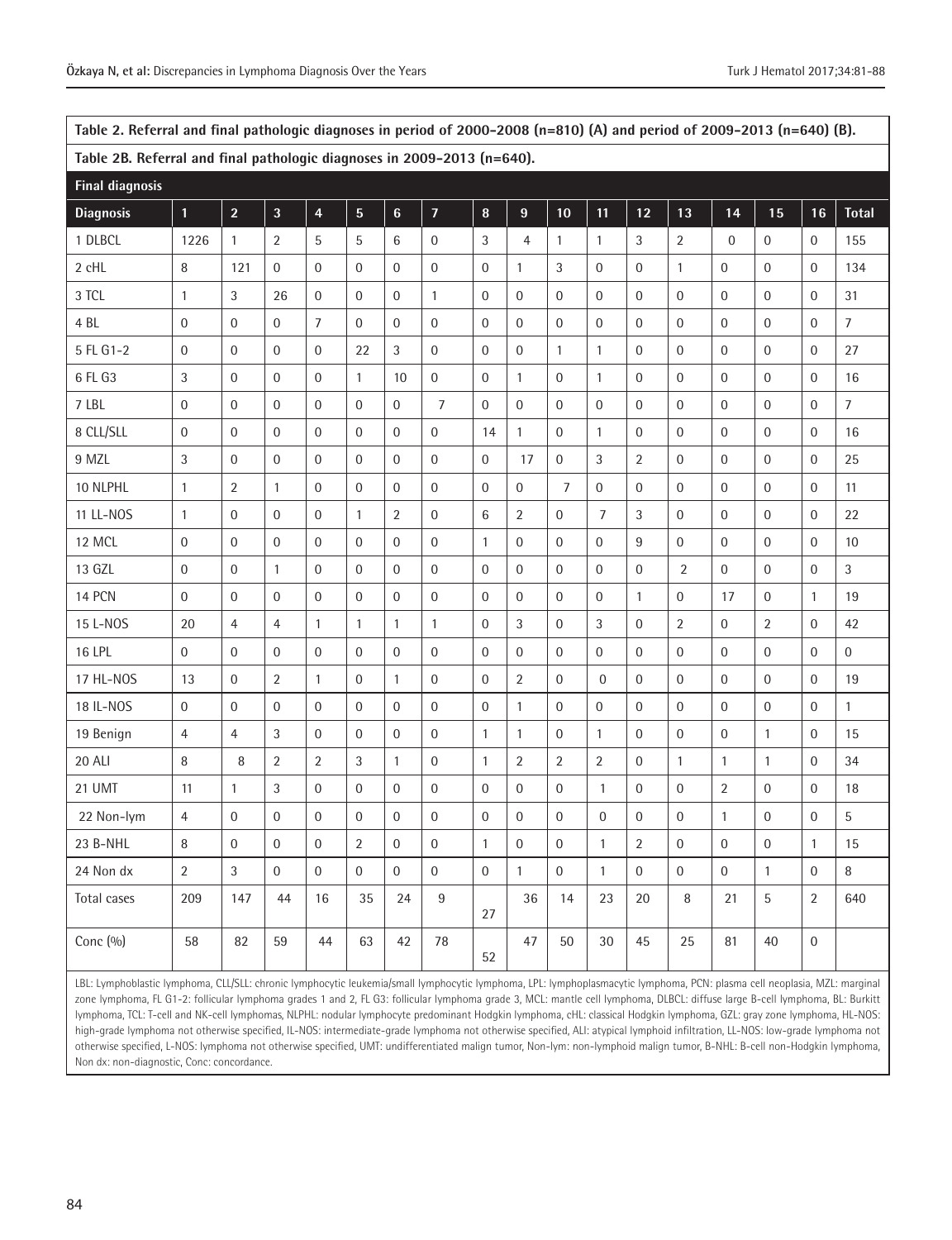| Table 3. Summary of the diagnostic discrepancies in lymphoma diagnosis by category in 2000-2008 and 2009-2013. |                               |                        |                           |  |  |  |  |  |
|----------------------------------------------------------------------------------------------------------------|-------------------------------|------------------------|---------------------------|--|--|--|--|--|
|                                                                                                                | 2000-2008<br>$(n=927)$        | 2009-2013<br>$(n=771)$ | $\boldsymbol{\mathsf{p}}$ |  |  |  |  |  |
| <b>Group A</b>                                                                                                 | n=229 (24.7%)                 | $n=114(14.8\%)$        | < 0.0001                  |  |  |  |  |  |
| I. Lymphoma typing discrepancy:                                                                                | 165 (17.8%)                   | 75 (9.7%)              | 0.0001                    |  |  |  |  |  |
| $-$ NHL                                                                                                        | $\rightarrow$ HL              | $27(2.9\%)$            | $7(0.9\%)$                |  |  |  |  |  |
| $-HL$                                                                                                          | $\rightarrow$ NHL             | 34 (3.7%)              | $11(1.4\%)$               |  |  |  |  |  |
| - cHL                                                                                                          | $\rightarrow$ NLPHL           | $8(0.9\%)$             | $3(0.4\%)$                |  |  |  |  |  |
| - NLPHL                                                                                                        | $\rightarrow$ cHL             | $6(0.6\%)$             | $2(0.3\%)$                |  |  |  |  |  |
| - Less Aggressive                                                                                              | $\rightarrow$ Aggressive      | 37 (4%)                | 19 (2.5%)                 |  |  |  |  |  |
| - Aggressive                                                                                                   | $\rightarrow$ Less Aggressive | 24 (2.6%)              | 23 (3%)                   |  |  |  |  |  |
| - Aggressive                                                                                                   | $\rightarrow$ Aggressive      | $2(0.2\%)$             | $1(0.1\%)$                |  |  |  |  |  |
| - B Cell                                                                                                       | $\rightarrow$ T Cell          | $2(0.2\%)$             | $2(0.3\%)$                |  |  |  |  |  |
| - T Cell                                                                                                       | $\rightarrow$ B Cell          | $4(0.4\%)$             | $1(0.1\%)$                |  |  |  |  |  |
| $-HL$                                                                                                          | $\rightarrow$ GZL             | $9(1\%)$               | $1(0.1\%)$                |  |  |  |  |  |
| - GZL                                                                                                          | $\rightarrow$ HL              | $2(0.2\%)$             | $\overline{\phantom{a}}$  |  |  |  |  |  |
| $-$ NHL                                                                                                        | $\rightarrow$ GZL             | $5(0.5\%)$             | $2(0.3\%)$                |  |  |  |  |  |
| - GZL                                                                                                          | $\rightarrow$ NHL             | $4(0.4\%)$             | $1(0.1\%)$                |  |  |  |  |  |
| - Other                                                                                                        |                               | $1(0.1\%)$             | $2(0.3\%)$                |  |  |  |  |  |
| II. Changes from lymphoma to benign:                                                                           |                               | $16(1.7\%)$            | $13(1.7\%)$               |  |  |  |  |  |
| III. Changes from benign to lymphoma:                                                                          |                               | 22 (2.4%)              | 15 (1.9%)                 |  |  |  |  |  |
| IV. Non-lymphoid tumors revised as lymphoma:                                                                   |                               | 16 (1.7%)              | $5(0.6\%)$                |  |  |  |  |  |
| V. Lymphoid tumors revised as non-lymphoid tumors:                                                             |                               | $8(0.9\%)$             | $4(0.5\%)$                |  |  |  |  |  |
| VI. Non-lymphoid tumors revised as benign lymphoid lesion:                                                     |                               | $2(0.2\%)$             | $1(0.1\%)$                |  |  |  |  |  |
| VII. Non-lymphoid tumors revised as non-lymphoid hematologic malignancy:                                       |                               |                        | $1(0.1\%)$                |  |  |  |  |  |
| <b>Group B</b>                                                                                                 | $n=62(6.7\%)$                 | $n=52(6.7%)$           | 0.96                      |  |  |  |  |  |
| I. Typing of low-grade B-NHL group:                                                                            | 23 (2.5%)                     | 15 (1.9%)              |                           |  |  |  |  |  |
| II. Ambiguous/non-diagnostic report revised                                                                    | 18 (1.9%)                     | 15 (1.9%)              |                           |  |  |  |  |  |
| III. Typing of benign lymphoid diseases:                                                                       | $7(0.8\%)$                    | $2(0.3\%)$             |                           |  |  |  |  |  |
| IV. Typing of DLBCL:                                                                                           | $4(0.4\%)$                    | $9(1.2\%)$             |                           |  |  |  |  |  |
| VI. DLBCL report revised as FL G3 or vice versa:                                                               | $6(0.6\%)$                    | $1(0.1\%)$             |                           |  |  |  |  |  |
| VII. Other:                                                                                                    |                               |                        |                           |  |  |  |  |  |
| Group C:                                                                                                       | $n=184(19.8\%)$               | n=132 (17.1%)          | 0.16                      |  |  |  |  |  |
| I. Ambiguous/ non-diagnostic report revised as lymphoid malignancy:                                            | 181 (19.5%)                   | 131 (17%)              |                           |  |  |  |  |  |
| II. Ambiguous/ non-diagnostic report revised as non-lymphoid hematologic<br>malignancy:                        | $3(0.3\%)$                    | $1(0.1\%)$             |                           |  |  |  |  |  |

cases were the anaplastic large cell lymphoma (ALCL) subtype. Nodular lymphocyte-predominant Hodgkin lymphoma (NLPHL) was frequently misdiagnosed as cHL (n=11) in both periods. While TCL cases were frequently misdiagnosed as cHL, with 10 such cases in the first period, this situation was completely improved in the second period (n=0). In the second period, the most common histologic type, revised as TCL, was TCRBCL with two cases.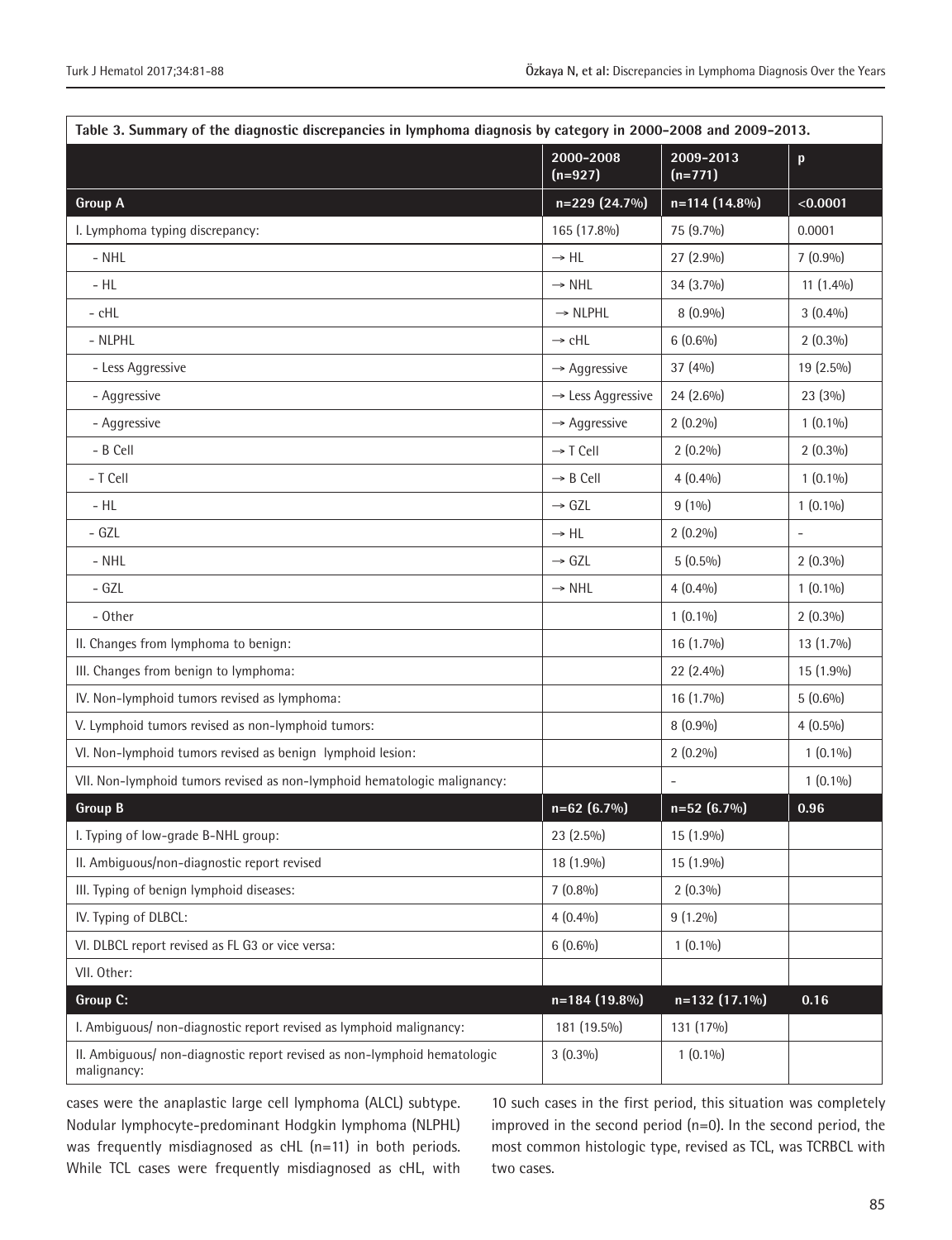| Table 4. Comparison of distributions of diagnostic revision, |
|--------------------------------------------------------------|
| 2000-2008 and 2009-2013.                                     |

| Category         | 2000-2008   | 2009-2013    | р        |
|------------------|-------------|--------------|----------|
| Α                | 229 (24.7%) | 114 (14.7%)  | < 0.0001 |
| B                | $62(6.7\%)$ | 52 (6.7%)    | 0.96     |
|                  | 184 (19.8%) | 132 (17.1%v) | 0.16     |
| Concordant cases | 452 (48.7%) | 473 (61.3%)  | < 0.0001 |
| Total            | 927         | 771          |          |

The majority of group B was composed of typing deficiency of the low-grade B-cell lymphoma group (Table 3). Fifty-two of the 57 cases diagnosed as low-grade lymphoma not otherwise specified (LL-NOS) were revised as lymphoma.

The majority of group C, including changes that may lead to delay in treatment, was composed of ambiguous diagnoses. Of the 129 cases of unspecified lymphoma (L-NOS) as initial diagnosis, 109 were revised as lymphoma. After expert review, the majority of cases were reclassified as DLBCL (n=49).

There were some cases called atypical lymphoid infiltration (ALI) that did not specify a fully benign or malignant diagnosis. Fifty-six and 61 such cases were received in the first and second periods, respectively. Thirty-seven and 34 of those cases were identified as lymphoma after expert review, respectively. While cHL (n=12) was the most diagnosed subtype in the first period, cHL (n=8) and DLBCL (n=8) were equal in the second period. The majority of the remaining cases were classified as benign diagnoses (n=25). After review, 2 cases were reclassified as nonlymphoid lesions: granulocytic sarcoma and histiocytosis.

Thirty-three and 18 cases in the first and second periods had been received with a diagnosis of undifferentiated malignant tumor (UMT), respectively. Only one of the cases was also diagnosed as UMT after expert review. Twenty-eight of the remaining cases were reclassified as lymphoma after expert review in the first period. The most frequently diagnosed histological subtype was DLBCL (n=17). After revision there were also two nonlymphoma diagnoses, which were lymphoma-like lesion of the cervix (n=1) and granulocytic sarcoma (n=1). For the remaining two cases, it was inappropriate to make a diagnosis with the given materials. All of the cases (n=18) in the second period were classified as lymphoma after revision. The most frequently diagnosed lymphoma subtype was DLBCL (n=11).

Twenty-nine samples had an initial diagnosis of lymphoma, which was changed to benign/reactive. These were 20 cases of reactive hyperplasia (RH), 2 thymoma, 1 necrosis, 2 Kikuchi's disease, 2 progressive transformation of germinal centers (PTGC), 1 Castleman's disease, and 1 lymphoepithelial sialadenitis (LESA).

Of the 20 cases diagnosed as RH at our center, 1 case was called ALCL at the referring center. This lesion was developed after a purified protein derivative test. One case was called Burkitt lymphoma (BL), but this lesion had occurred after bee stings. Other cases were plasma cell neoplasia (PCN) (n=1), L-NOS (n=4), MCL (n=1), NLPHL (n=1), high grade B-cell lymphoma (HL-NOS)  $(n=1)$ , FL G2  $(n=1)$ , FL G1  $(n=2)$ , cHL  $(n=5)$ , and unspecified B-cell lymphoma (B-NHL) (n=2). Of the 2 cases diagnosed as thymoma at our center, one was assigned as B-NHL and the other TCL at the referring centers. Of the two cases diagnosed as Kikuchi's disease at our center, one was assigned as L-NOS and the other as cHL. Of the two cases diagnosed as PTGC at our center, one was assigned as FL G2 and the other as NLPHL. The case diagnosed as Castleman's disease at our center was assigned as LL-NOS. The case diagnosed as necrosis at our center was assigned as B-NHL. The case diagnosed as LESA at our center was assigned as HL-NOS at the referring center.

Of the 206 samples with an initial diagnosis of a reactive or benign condition, 37 were changed to lymphoid malignancy after expert review (Table 2).

Fourteen samples had an initial diagnosis of lymphoma, which was changed to a non-lymphoid diagnosis. Nine of the cases in the first period and 5 of the cases in the second period were sent with a histologic type of lymphoma diagnosis. Of the 3 cases with a referral diagnosis of cHL, 2 were reclassified as carcinoma and 1 as histiocytosis. Two cases had a referral diagnosis of HL-NOS, where 1 was reclassified as carcinoma and the other as granulocytic sarcoma. Four cases with the initial diagnosis of L-NOS were reclassified, 2 as carcinoma and 1 each as granulocytic sarcoma and choriocarcinoma. There were 3 cases with a referral diagnosis of TCL, and 1 had the diagnosis revised to thymoma, 1 was reclassified as nasopharyngeal carcinoma, and 1 was reclassified as small cell lung carcinoma (it was sent with a diagnosis of "NK cell leukemia/lymphoma"). One case with a referral diagnosis of B-NHL was reclassified as thymoma. One case with a referral diagnosis of DLBCL was reclassified as nasopharyngeal carcinoma.

Twenty-one cases with a primary diagnosis of non-lymphoid malignancy were defined as lymphoma after a second opinion. The most common malignancy mimicking lymphoma was poorly differentiated/undifferentiated carcinoma.

The overall discordance rate was 45.6% (774 of 1698 samples). This rate showed significant variations between different histologic subtypes. In 343 of the 774 patients with discordant diagnoses, a second review would lead to a considerable change in the clinical management of the patient (group A). In 114 patients the revised result would have only minimal impact on the patient care (group B), while in 316 patients the insufficient primary diagnoses would lead to delayed or potentially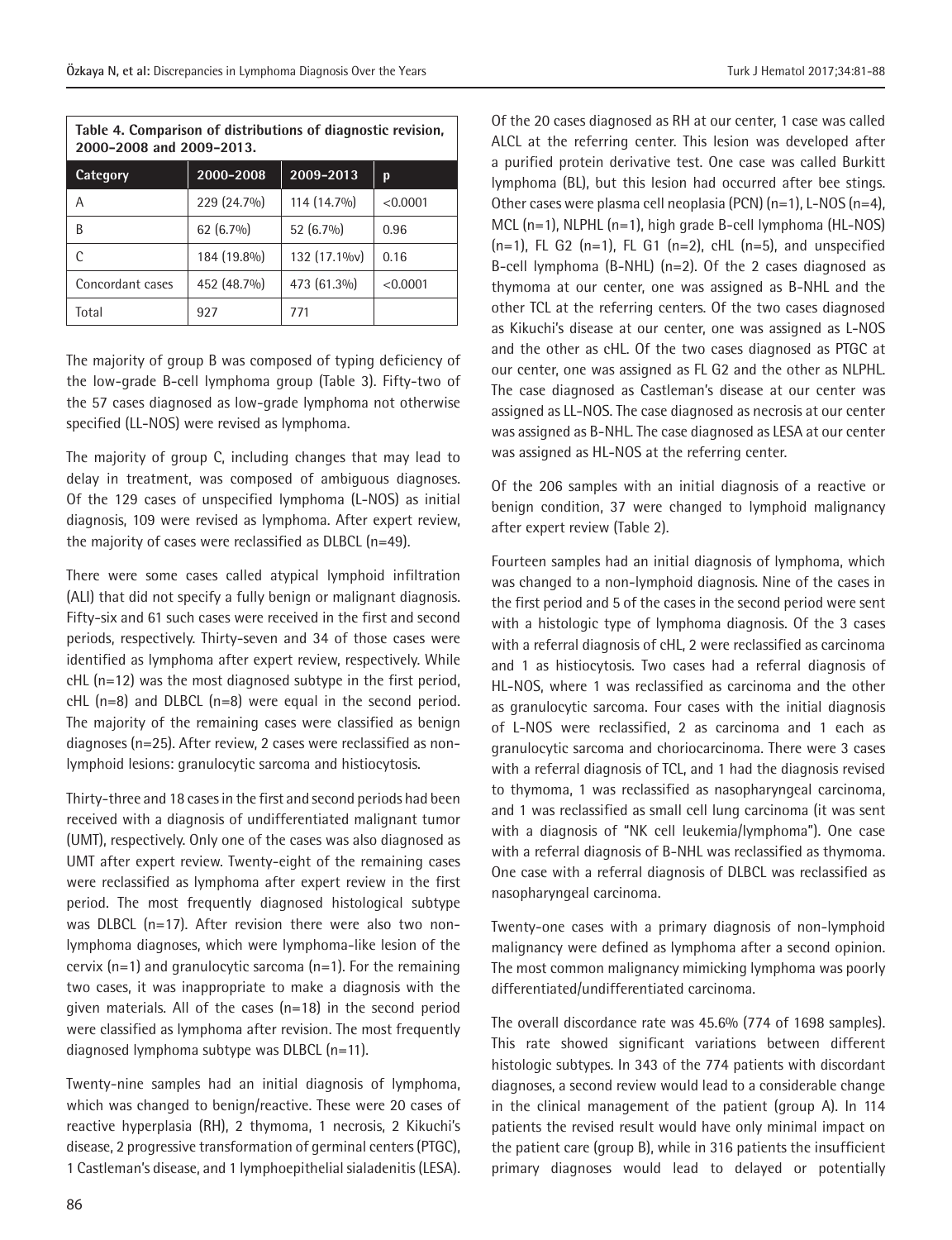inappropriate treatment without the second opinion review (group C).

Discordance rates also varied substantially over time. The overall discordance rate decreased from 51.3% in 2000-2008 to 38.7% in 2009-2013 (p<0.0001). The discordance rate in group A decreased from 24.7% to 14.7% (p<0.0001). Changes in other categories (groups B and C) were not statistically significant (Table 4).

In this study, 189 relapsed cases were also sent for consultation. A definite diagnosis could not be attributed to 15 of these cases with the given materials. In these relapsed cases, major changes (32.8%, n=62, p<0.0001) and overall discrepancy rate (59.8%, n=98, p=0.1) were higher when compared to the overall study.

There was a higher rate of major revision in diagnoses from non-academic centers (257/1142, 22.5%) compared to academic centers (63/302, 20.9%). However, the rates were not significantly different (p=0.59).

### **Discussion**

This article reports the experience at the CFM with secondopinion pathology review, showing an overall concordance rate of 54.4%. Compared to studies in other regions, the discordance rate of this study is higher, especially compared to Western countries where rates of less than 20%-30% have been recorded [6,7,8]. Some of the most important reasons for this are probably the recent initiation of widespread use of immunohistochemistry (IHC), deficiencies in selection of the right IHC staining panels, evaluation and implementation in primary centers, and the lack of an official training system for hematopathology in Turkey. The study that is most similar to ours in terms of selection of cases, by Matasar et al. in 2006, reported a major revision rate of 18.6% [6], and Chang et al. reported a rate of 55% [9]. In our study, we found revision rates that could change clinical management (groups A and C) as 44.2% in the first period and 31.5% in the second.

Clinically meaningful discrepancies for every subtype of lymphoma were seen and varied considerably between lymphoma subtypes. Surprisingly, the rate of discordance of the most common subtype in Turkey, DLBCL, was high.

TCLs are relatively rare in our geographic area and this prevents pathologists from gaining experience related to this entity. Although we grouped all mature TCLs into one category and excluded cutaneous lymphomas, there was still a high discordance rate. As indicated in the study of Herrera et al. [13], current and future therapeutic approaches target subsets of TCLs, and accurate diagnosis and distinguishing between TCL subtypes promises to become even more important. This suggests the necessity of getting a second opinion from an expert hematopathologist in cases of TCLs.

It was seen that grading of follicular lymphoma, and especially of FL G3, is still difficult for many pathologists, despite being one of the more common subtypes of lymphoma. This suggests the necessity of getting a second opinion from an expert hematopathologist in at least the grading of FL, and, in our opinion, in cases of low-grade lymphoma unclassified.

In our analysis, we found a surprisingly high discordance rate for mantle cell lymphomas. Because of the availability of ancillary tests such as cyclin D1 in mantle cell lymphoma, it can be considered an "easy" diagnosis. However, the pathologist must recognize certain features in histopathology in order to use this ancillary test. A retrospective look revealed that 7 out of 40 discordant cases did not have IHC utilized in the initial diagnosis, and this may be one of the factors decreasing the concordance.

One major concern is that we found a higher rate of major discrepancies in relapsed cases. Unfortunately, the majority of these patients had received treatment for a while before being sent for a second opinion. Therefore, it can be said that these patients were treated with an inappropriate regimen for a while.

There are some limitations to our study. First, the second review was performed by one expert pathologist. Another limitation of our study is that the pathologist was not blinded to the initial diagnoses.

In conclusion, in countries where widespread use of ancillary techniques like IHC and fluorescent in situ hybridization by general pathologists is a recent development, and therefore the effect of WHO classification is newly starting to be seen, the level of discordance is greater. Despite this, rates were still high in the second period, which may be caused by technical insufficiency and incorrect evaluation of IHC. The higher rate of diagnostic divergence especially in the second period indicates the need for easily accessible hematopathology consultation centers, and based on our results, we would advocate that a hematopathology fellowship education system be established.

#### **Ethics**

Ethics Committee Approval: Retrospective study; Informed Consent: Retrospective study.

#### **Authorship Contributions**

Concept: Nükhet Tüzüner; Design: Nükhet Tüzüner; Data Collection or Processing: Neval Özkaya, Nuray Başsüllü, Ahu Senem Demiröz, Nükhet Tüzüner; Analysis or Interpretation: Neval Özkaya, Nükhet Tüzüner; Literature Search: Neval Özkaya, Nuray Başsüllü, Ahu Senem Demiröz, Nükhet Tüzüner; Writing: Neval Özkaya, Nükhet Tüzüner.

Conflict of Interest: The authors of this paper have no conflicts of interest, including specific financial interests, relationships,